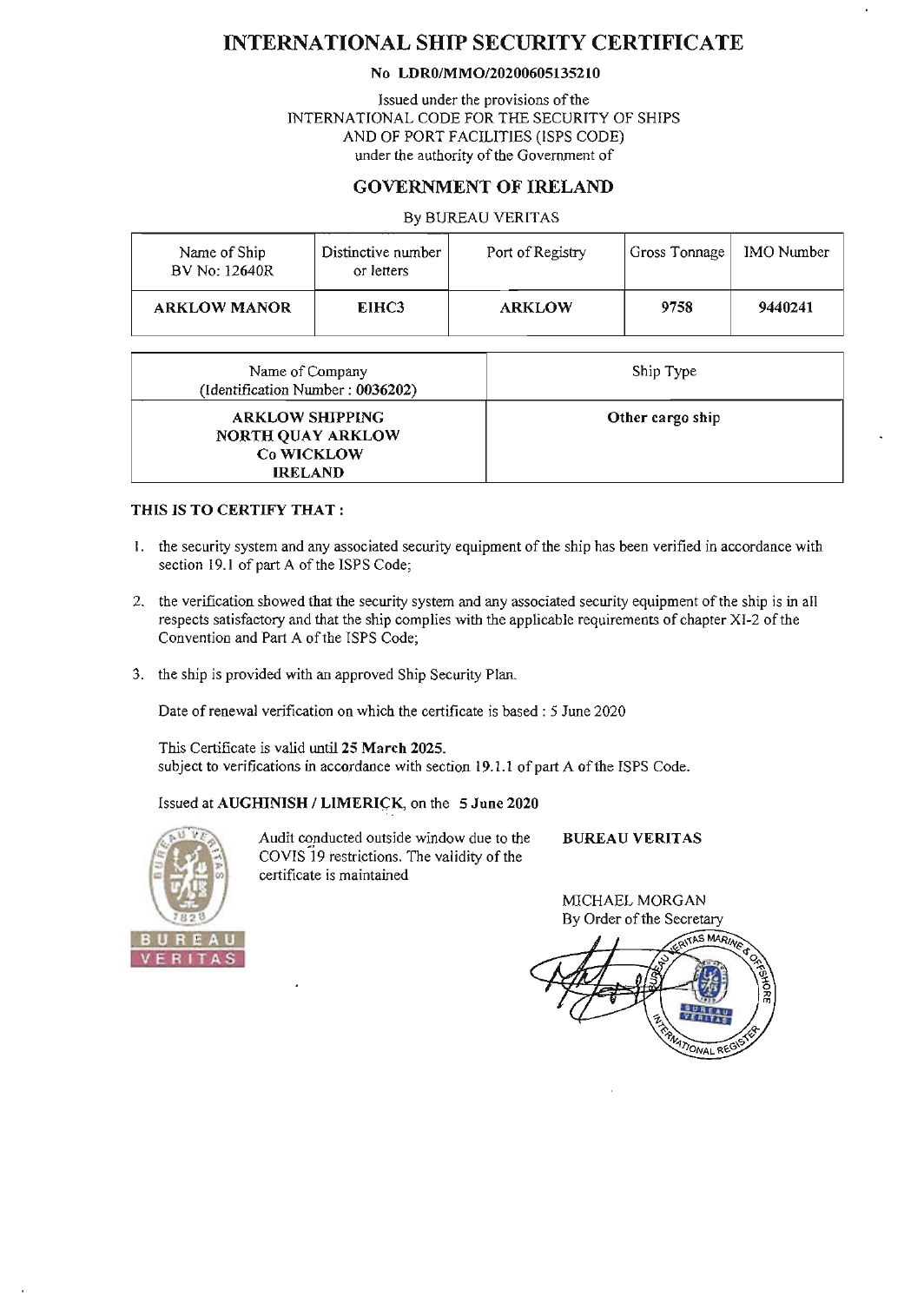$\frac{1}{\sqrt{2}}$ 

 $\ddot{\phantom{a}}$ 

### ENDORSEMENT FOR INTERMEDIATE VERIFICATION

THIS IS TO CERTIFY THAT, at an intennediate verification required by section 19.1.1 of part A of the ISPS Code the ship was found to comply with the relevant provisions of chapter XI-2 of the Convention and part A of the ISPS Code.

RANGE: From 25 March 2022 to 25 March 2023

 $\hat{\boldsymbol{\epsilon}}$ 

| <b>INTERMEDIATE VERIFICATION</b> |  |
|----------------------------------|--|
|                                  |  |
|                                  |  |

### ENDORSEMENT FOR ADDITIONAL VERIFICA TIONS\*

| <b>ADDITIONAL VERIFICATION</b> |    |  |
|--------------------------------|----|--|
|                                |    |  |
|                                |    |  |
| <b>ADDITIONAL VERIFICATION</b> |    |  |
|                                |    |  |
|                                |    |  |
| <b>ADDITIONAL VERIFICATION</b> |    |  |
|                                |    |  |
| $\tilde{ }$                    | n, |  |

\* This part of the certificate shall be adapted by the Administration to indicate whether it has established additional verifications as provided for in section 19.1.1.4.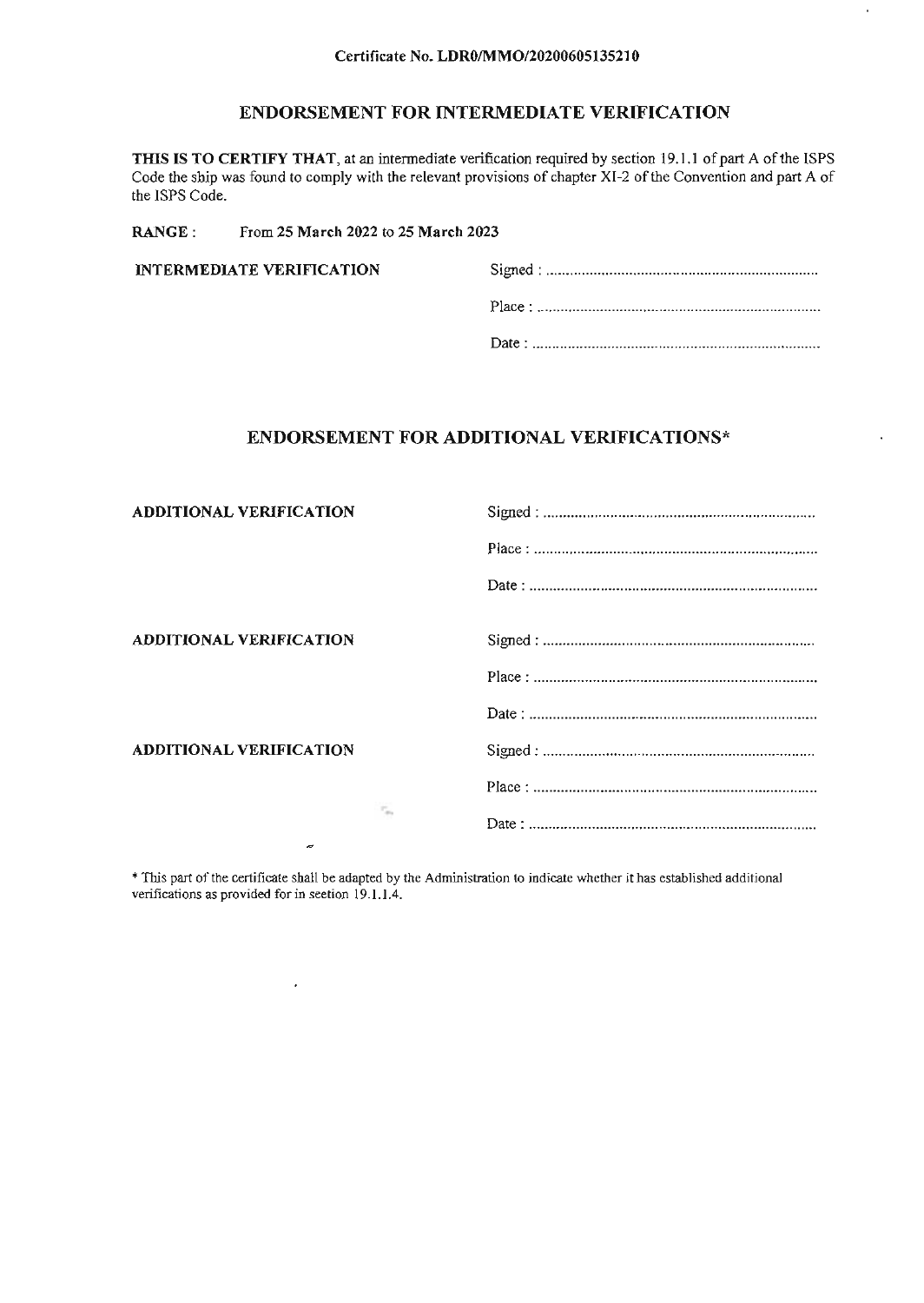### ADDITIONAL VERIFICATION IN ACCORDANCE WITH SECTION *A119.3.7.2* OF THE ISPS CODE

THIS IS TO CERTIFY THAT, at an additional verification required by section 19.3.7.2 of the ISPS Code the ship was found to comply with the relevant provisions of chapter XI-2 of the Convention and part A of the ISPS Code.

Signed: .................................................................... .

Place : ....................................................................... .

Date : ........................................................................ .

### ENDORSEMENT TO EXTEND THE CERTIFICATE IF VALID FOR LESS THAN 5 YEARS WHERE SECTION *A119.3.3* OF THE ISPS CODE APPLIES

The ship complies with the relevant provisions of part A of the ISPS Code, and the Certificate shall, in accordance with section 19.3.3 of part A of the ISPS Code, be accepted as valid until

> Signed: .................................................................... . Place : ....................................................................... .

> Date : ........................................................................ .

# ENDORSEMENT WHERE THE RENEWAL VERIFICATION HAS BEEN COMPLETED AND SECTION *A119.3.4* OF THE ISPS CODE APPLIES

The ship complies with the relevant provisions of part A of the ISPS Code, and the Certificate shall, in accordance with section 19.3.4 of part A of the ISPS Code, be accepted as valid until

 $\ddot{\phantom{0}}$ 

| c. |  |  |  |
|----|--|--|--|
|    |  |  |  |